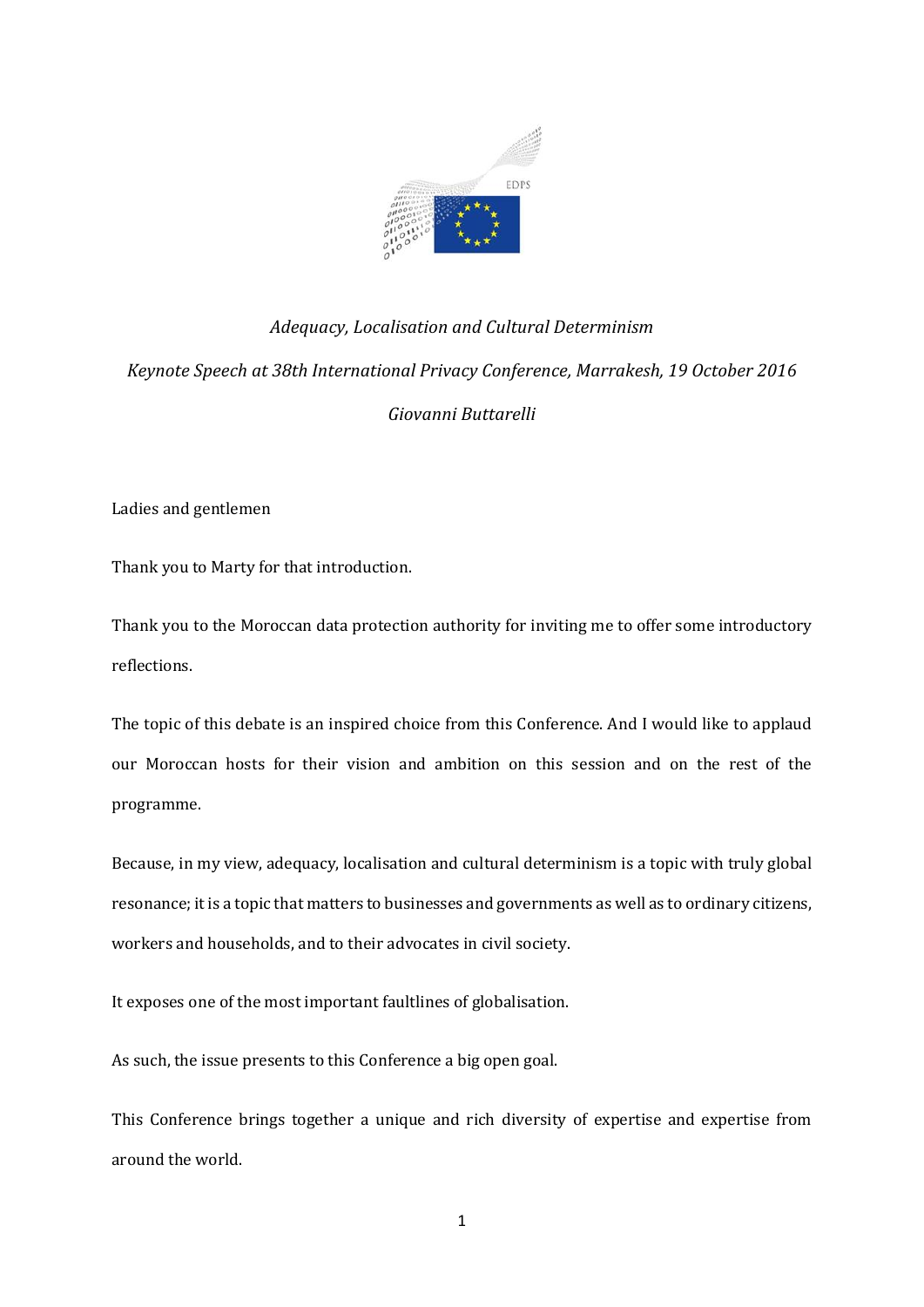This is the best equipped forum to tackle these issues.

At the heart of the matter is the following question:

## **How do we, as privacy regulators, secure in the digital, globalised age the rights to privacy and data protection - along with related rights and freedoms?**

The media tend to focus on alleged divisions, disagreements and controversies.

But if you ignore legal jargon of 'rights' and 'obligations' and consider instead our underlying values, then the world has much more in common that would at first appear.

I want put forward three propositions, to which the panel may wish to react.

**First, that there is no room for relativism when it comes to respect of individuals and human dignity.**

**Second, we need to free up flows of data around the world; but this is not for purely economic reasons, its rather to ensure everyone is able to enjoy the digital dividend of technological change and globalisation.**

**Third, we need a common framework of reference for ethics in the digital age.**

### [No compromise on human dignity]

Privacy is a widely recognised universal human right.

There now is an increasingly intense debate on the confidentiality of electronic communications in the digital age.

We live in a time of worrying tendencies all over the world towards interfering with confidentiality of communications and the freedom of expression on line.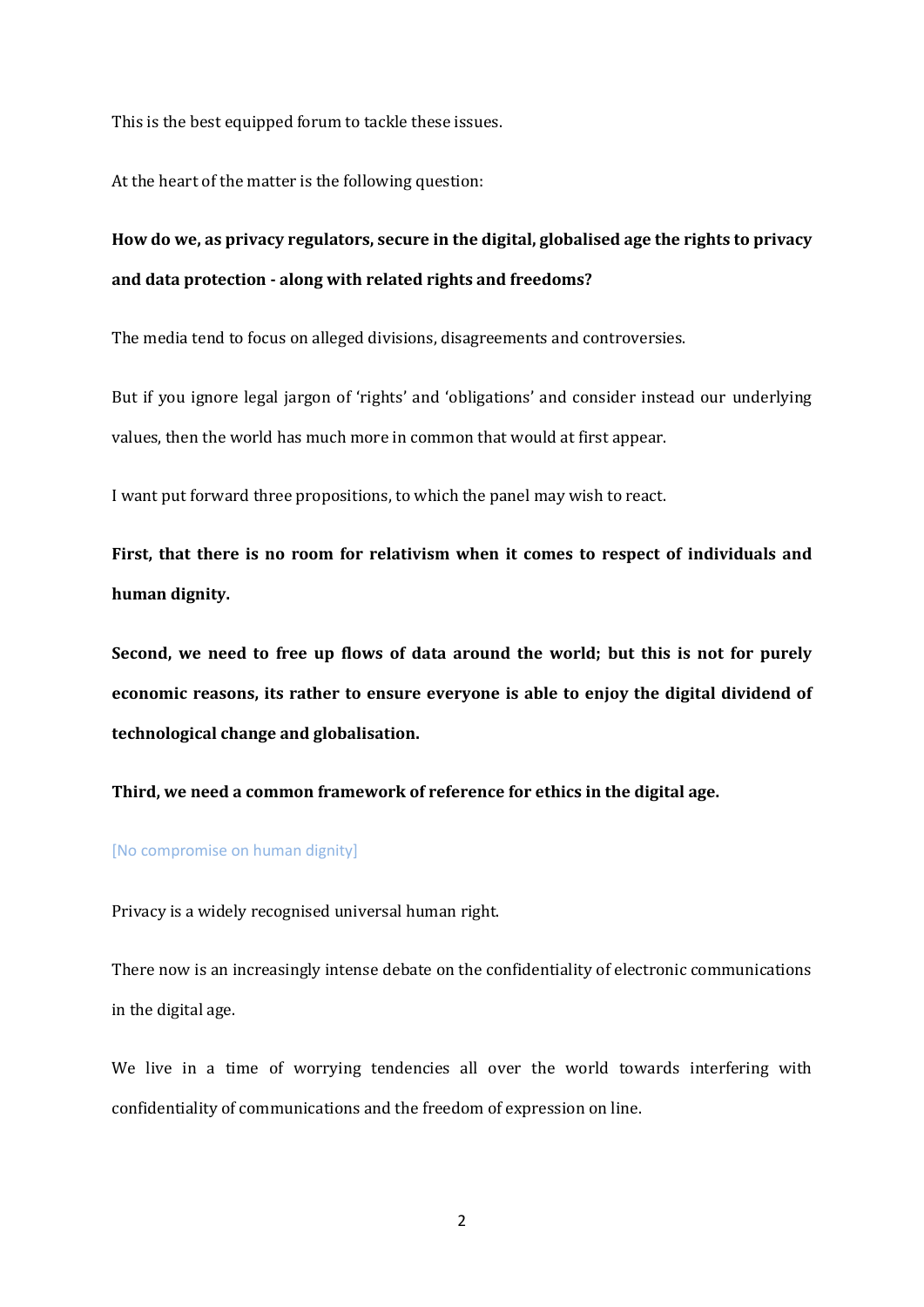We live in a time where the norm is for private communications via web-based services to be routinely, trivially, parsed by machines and monetised for profit motives.

If you process data, then that must be done legally, and for clear purposes.

But, on top of that, if you are using a service to communicate with another person you should be able to do this in confidence no-one else is going to snoop on that communication.

That should hold true regardless of the means that you choose to communicate.

And those means of course are proliferating in variety and in number with Web 2.0: traditional telephony is just one means of many.

So it doesn't matter whether personal information processing is involved, the right to privacy is sacrosanct.

#### [Data protection and the free flow of data]

So, privacy is a widely recognised universal human right.

Data protection isn't – at least, not yet.

But, I would argue, it is fast becoming that way.

I think lawyers - myself included - can sometimes become too fixated with terminology instead of focusing on real outcomes for ordinary women and men.

The terminology of rights can sometime become a barrier to dialogue about ensuring that individuals are actually protected against harmful behaviour; about ensuring that they are empowered to take control over their online lives, and to understand to and to determine what happens to information about them.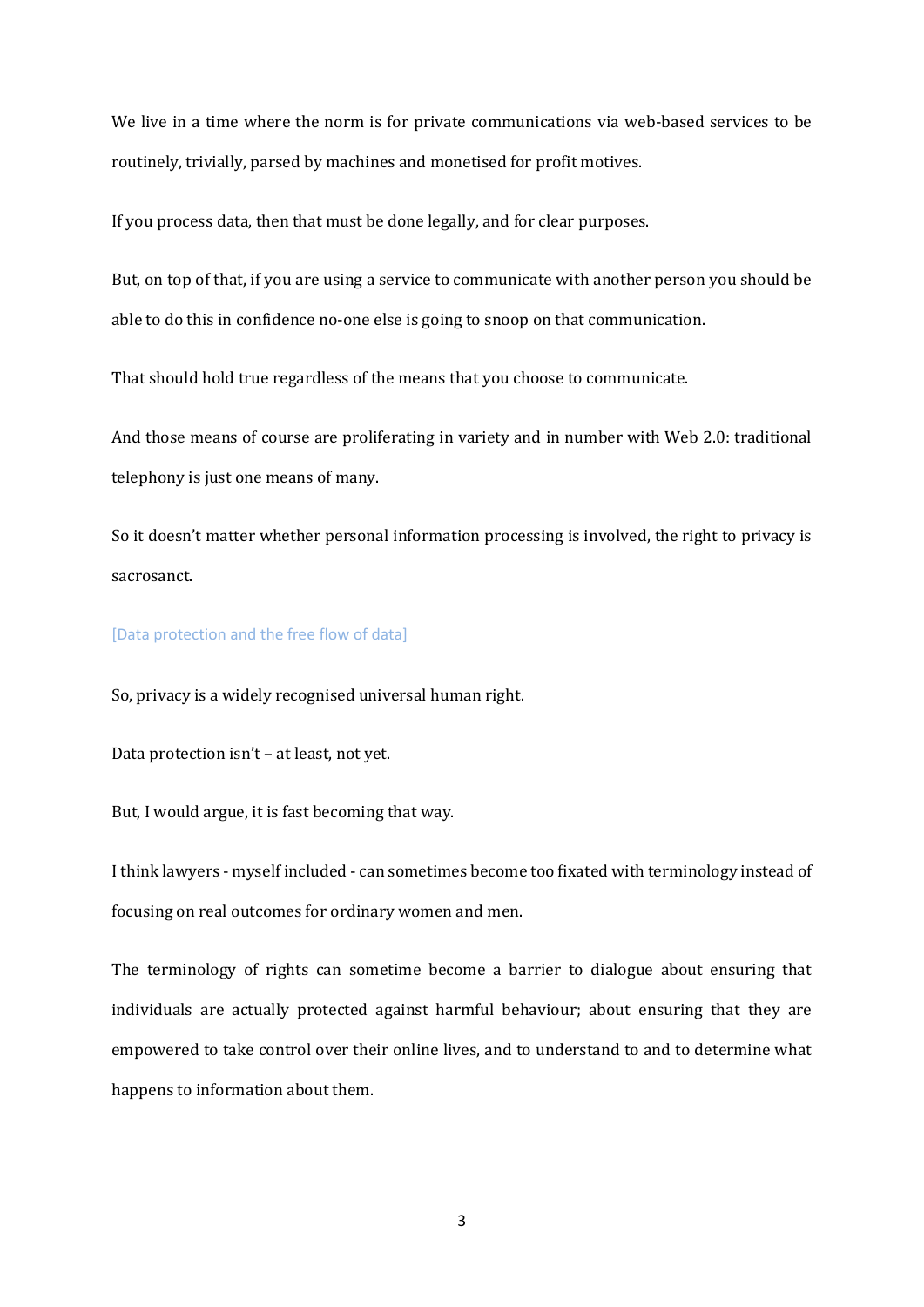Many countries now have a data protection law, setting out the rules for handling personal information. But they don't necessarily use the terminology of rights.

And there is a growing number of countries that realise the need to regulate data processing regardless of privacy implications.

Data protection was conceived as a means of facilitating personal data to flow freely between freely trading countries.

Among pioneers in the 1970s and 1980s were international organisations - the Organisation for Cooperation and Development and the Council of Europe - and, at a national level, the United States, Sweden and the German Federal State of Hesse.

These trailblazers recognised that such a free flow of data was only permissible if each country enforced an acceptable standard of respect for the individual whenever personal information was processed.

It is curious - and instructive - to note how, in Europe, we have come full circle in our analysis of when transfers of personal data to another jurisdiction should be permitted.

In 1981, the Council of Europe, in its Convention 108, prohibited restrictions on transfer of specific categories of data to another Party whose laws offered 'equivalent protection' (Article 12.3.a).

The European Union, when it adopted the Data Protection Directive many years later in 1995, followed the OECD in referring to 'adequacy' of protections.

Now with the Schrems judgment of October 2015, the European Court of Justice has interpreted adequacy as meaning 'essential equivalence' of standards and safeguards.

[Building a global consensus]

4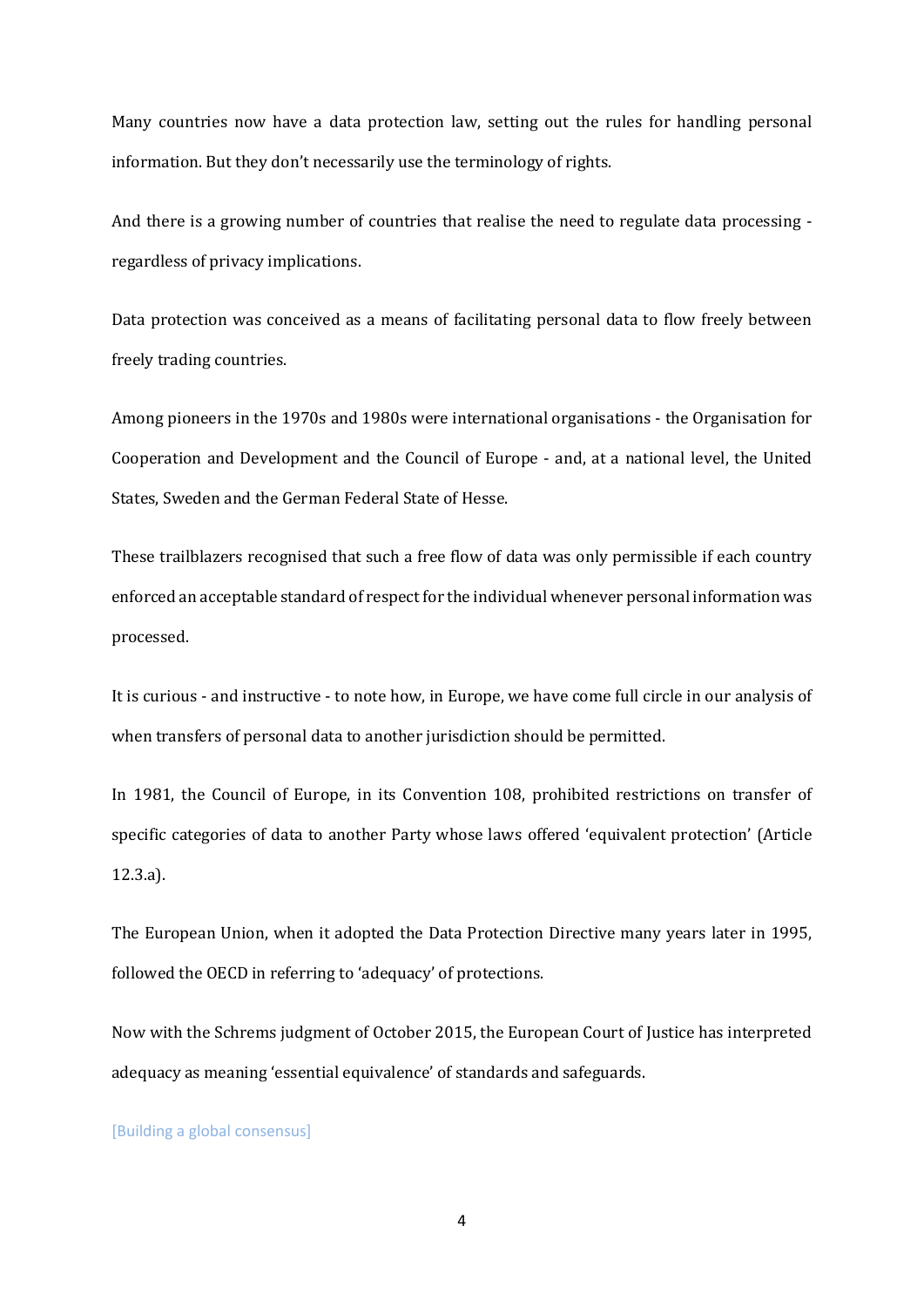In the past, your rights have been determined by the colour of your passport.

Now, at last, rights are being unshackled from citizenship: if you are a human being, you should be treated with respect and dignity.

And in today's hyper-connected reality, respect and dignity require preserving confidentiality of communications and lawful processing of personal information.

Exercises like the adequacy decision-making process, Safe Harbor and the Privacy Shield should help to build a consensus on what is right.

It has been said that rights are 'not a limit but an effect of politics'\*.

There are now 111 countries which have privacy and data protection laws and studies.

More and more countries in all continents are seeing the global picture; they are seeing data protection as an integral part of good administration and reasonable regulation.

According to the International Telecommunications Union, there is still more than half of the world's population who don't use the Internet.

So, where Internet coverage is still limited, countries see data protection as an essential measure for building or restoring trust in how people are treated in the digital space.

In such parts of the world, there is a great opportunity to ensure mass use of technologically on the basis of trust and accountability.

By contrast, in the more economically developed regions of the world, it is already a decade ago that the majority of the population were reported to be Internet users. This is where trust has been lost, and where we face a much bigger challenge of restoring trust.

**.** 

<sup>\*</sup> Martti Koskenniemi, The Politics of International Law, 2011.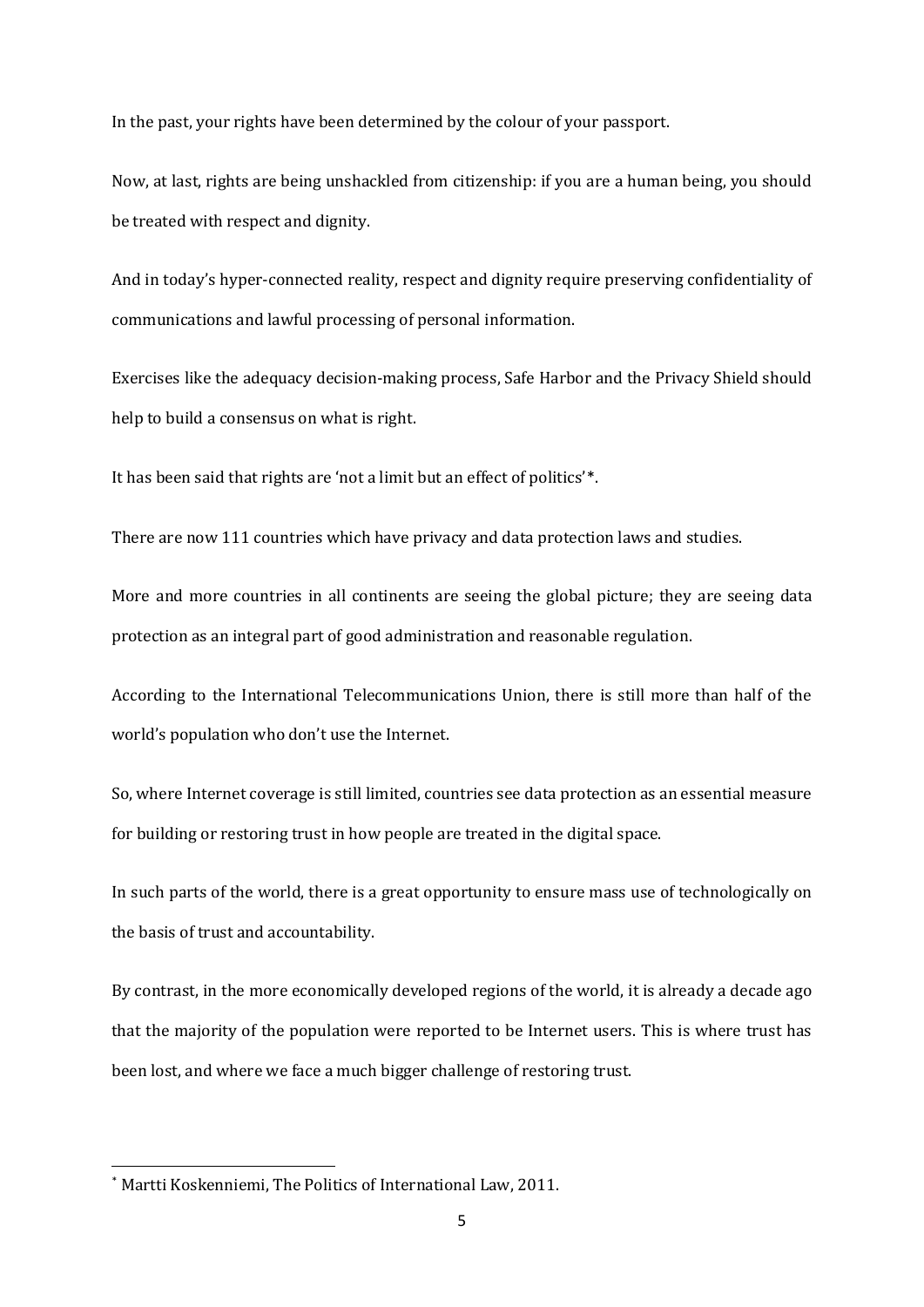All regions of the world, therefore, have a long-term strategic interest in the question of data flows, localism and determinism.

All regions of the world have an interest in pushing for global partnerships.

All regions of the world have an interest in local laws being compatible with one another - 'interoperability' to use the jargon.

This means mutual recognition where appropriate, and respect for the diverse legal and cultural DNA which prevail from country to country.

#### [The EU approach]

For us in the EU, we need to refresh our legal apparatus for the Big Data age. We need a new generation - a third generation - of forward-looking, generally applicable data protection rules.

This is not a mere political aspiration; it is a legal obligation under the 2009 Lisbon Treaty, which includes the positive obligation (according to ECHR case law) to uphold the rights to privacy and to data protection in the Charter of Fundamental Rights.

And the Treaty also obliges the EU (Article 6) to accede to the European Convention for the Protection of Human Rights and Fundamental Freedoms.

This is crucial for mutual understanding when the EU enters negotiations with our friends and partners around the world on international agreements, for example, on trade - take TTIP and TISA - and law enforcement cooperation - take bilateral agreements on passenger name records or the EU US 'Umbrella Agreement'.

We as data protection authorities understand the importance of free flow of data around the world. At a time of global economic uncertainty, we appreciate the weight of expectation for a potential boom in digital trade.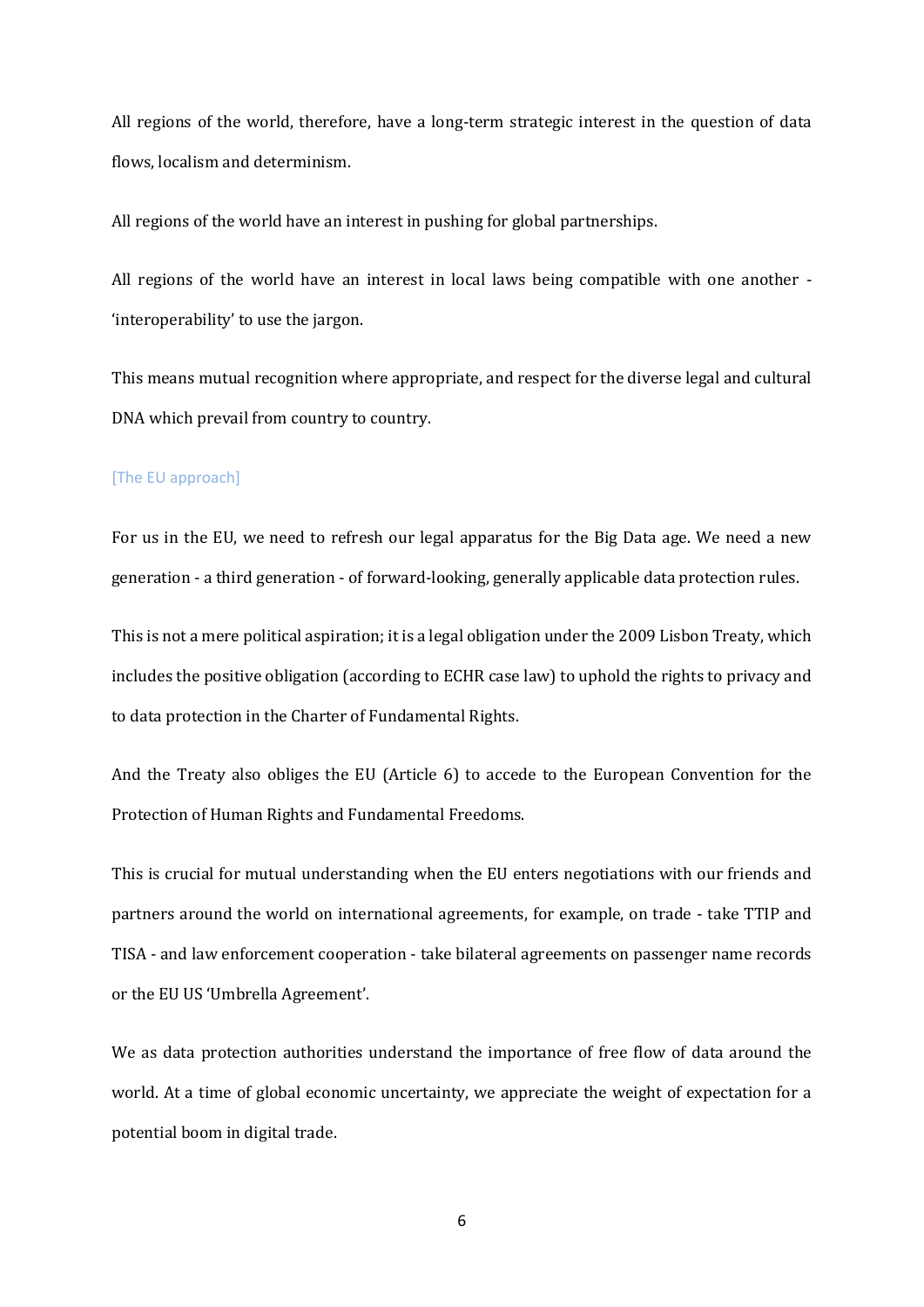But trade is not only an economic issue.

That is why Commission President Juncker said on his appointment two years ago that data protection was not a bargaining chip. And that is why, more recently in his 2016 state of the Union speech, he said, 'Europeans do not like drones overhead recording their every move, or companies stockpiling their every mouse click. In Europe, privacy matters. This is a question of human dignity.'

Ladies and Gentlemen,

#### [Consensus]

I believe we need a new consensus, a global political consensus, on the ethics of data processing.

Yes, we face big obstacles.

Since 2013 this Conference has been calling for an additional protocol to Article 17 of the International Covenant on Civil and Political Rights. This would ensure a common international standard on privacy and the constraints on surveillance to be respected by all governments.

The UN Special Rapporteur on the right to privacy has acknowledged this stakeholder consensus (in his report this year to the Human Rights Council). His ten-point plan includes the development of international law in the area of privacy and Internet Governance, and achieving a better universal understanding of what the core values in privacy are or may be.

I would argue that there are values and areas of public life which offer fertile ground for this new consensus.

Ethics is one area.

Accountability is another.

The concept of accountability goes beyond compliance with the rules, it implies a cultural change.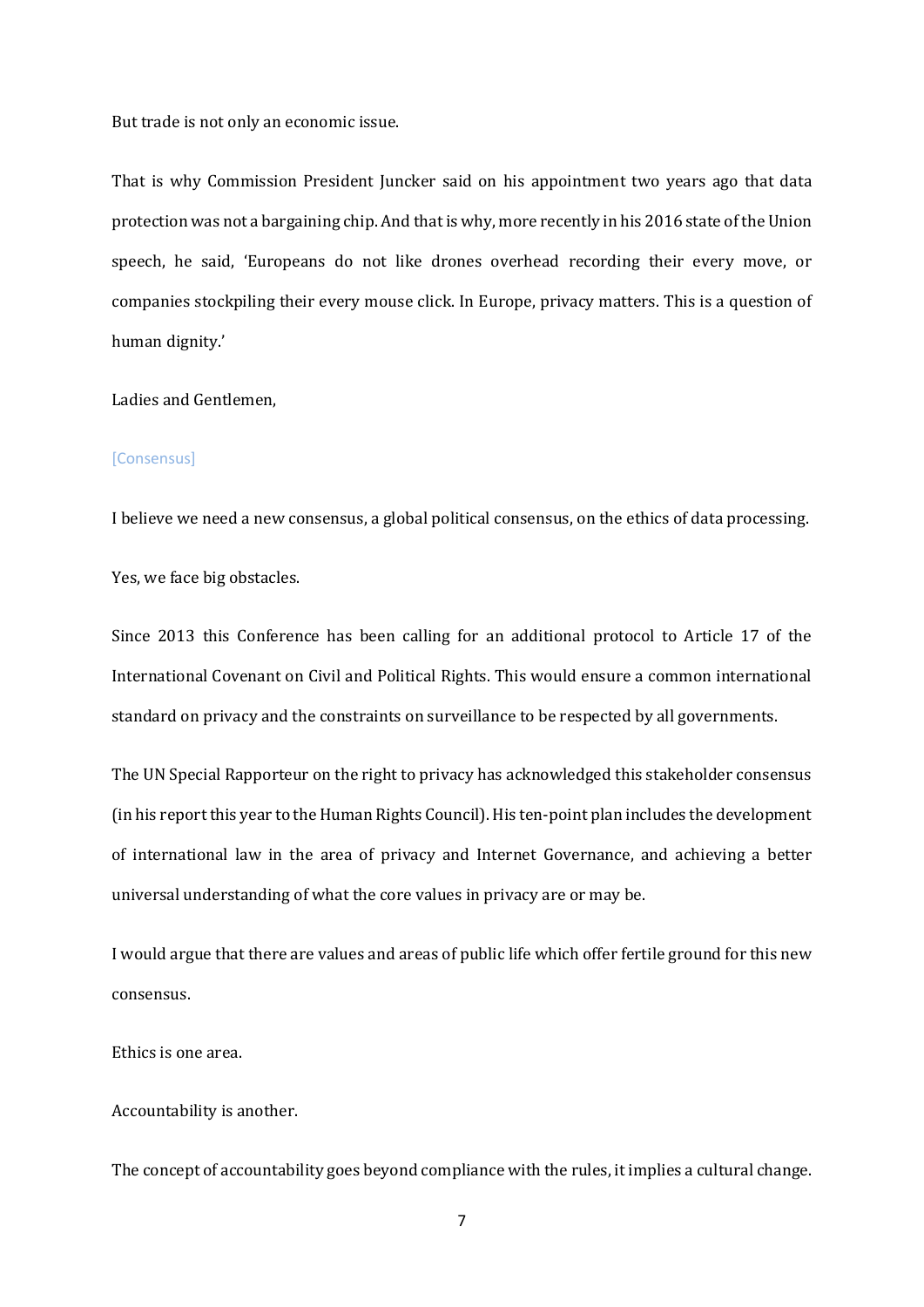The new GDPR includes a direct reference to the "accountability principle" in Article 5.2 and will require, under Article 24, the implementation by controllers of appropriate technical and organisational measures.

It is an essentially practical principle. For instance, it means: up-to-date documentation; registers for international transfers including the legal basis and the instrument used; and records of where there has been an exception to the rights of information or the right of access.

This is relevant to checking compliance when we conduct and inspection or when we have to carry out "indirect access" in the context of a complaint.

We are applying this now to the European Union institutions, bodies, agencies and offices that we supervise as EDPS.

I am also discussing data protection accountability at the very highest level, for example with the President of the CJEU, with the President of the European Central Bank, the Secretary General of the Council of the EU and the Director of Fundamental Rights.

We as Privacy and Data Protection Commissioners in the world need to take a sound, pragmatic approach.

We need more flexibility: in our recent experience in the EU of data protection reform, we managed to reduce by two-thirds the number of separate implementing and delegated legal acts which were required.

DPAs in the EU and the EEA are able to cooperate with other Privacy and Data Protection Commissioners outside the European Union to develop together flexible guidance, to share best practice and to cooperate on enforcement.

We already have similar rules on binding corporate rules applied by the Article 29 Working Party and by APEC; this is an excellent precedent upon which to build.

8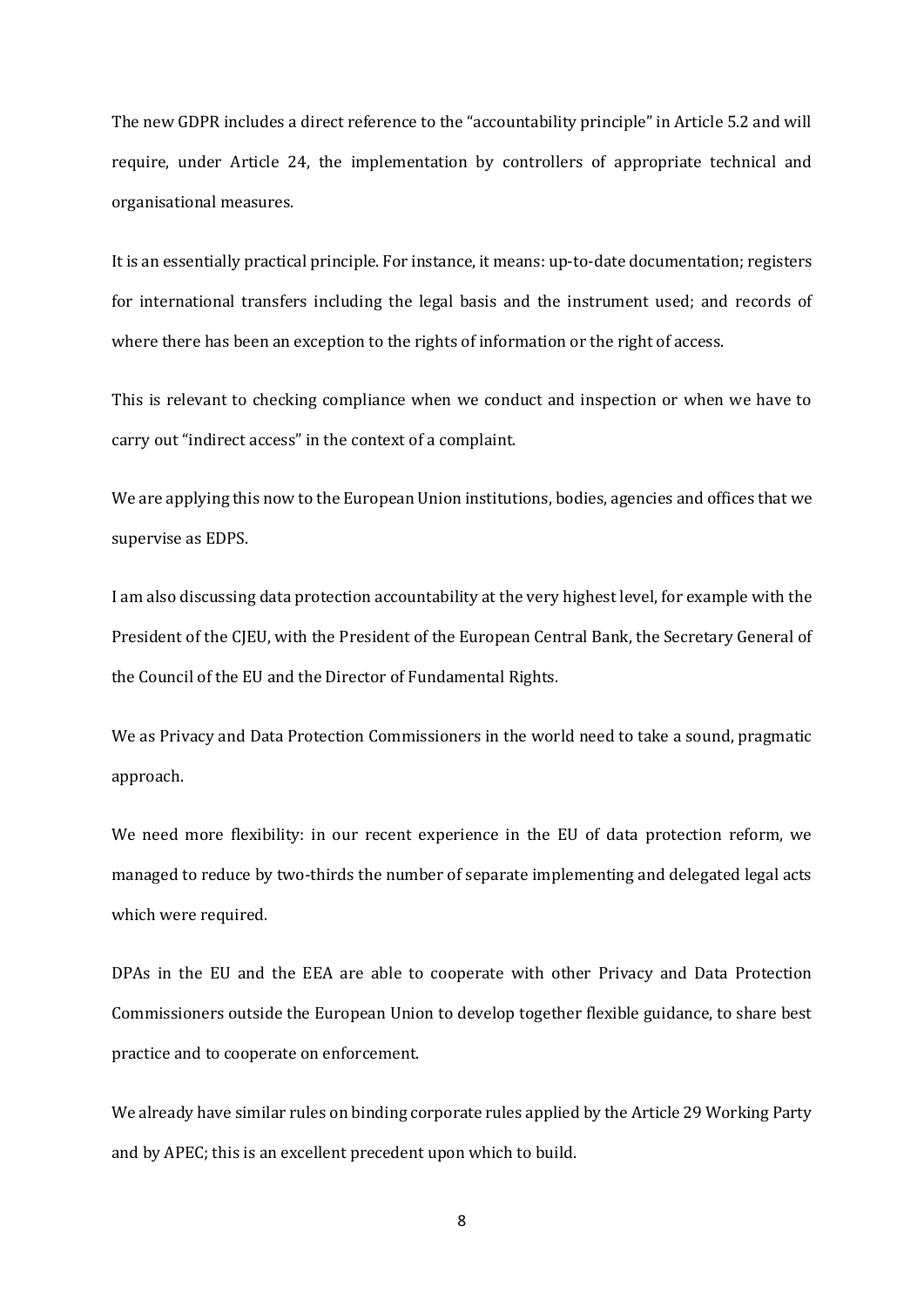And as courts assume a more assertive role in enforcing privacy protections, there is more scope than ever for judicial dialogue also.

We need an in-depth discussion of how to ensure privacy is not dependent on wealth or knowledge.

Such a discussion requires openness about, and respect for, cultural differences.

We should resist the temptation to find and rely on 'quick fixes', which will not stand the test of time, and which cannot hold up to scrutiny of the independent courts.

I hope the discussion today will enable us to step forward in this journey for a global consensus.

### [Conclusion]

#### Ladies and Gentlemen,

In June 1980 the Member States of what was then known as the European Economic Community gathered in Venice – when the world was still divided along Cold War lines and Lebanon was in the middle of a brutal civil war that was in many ways a proxy for the Arab-Israeli conflict.

These governments meeting in Venice set out principles for initiating a Middle East peace process -including an affirmation of the right to self-determination of nations.

This was controversial at the time. But thirteen years later Israel recognised the PLO as its negotiating partner in the Declaration of Principles of 1993.

And the Venice Declaration of 1980 proved to be ahead of its time, anticipating the prevailing international consensus on the principles to resolving a decades-long conflict.

Twenty years later there was another meeting in Venice, this time it was this Conference of Commissioners. Our slogan then, in 2000, was One World, One Privacy.